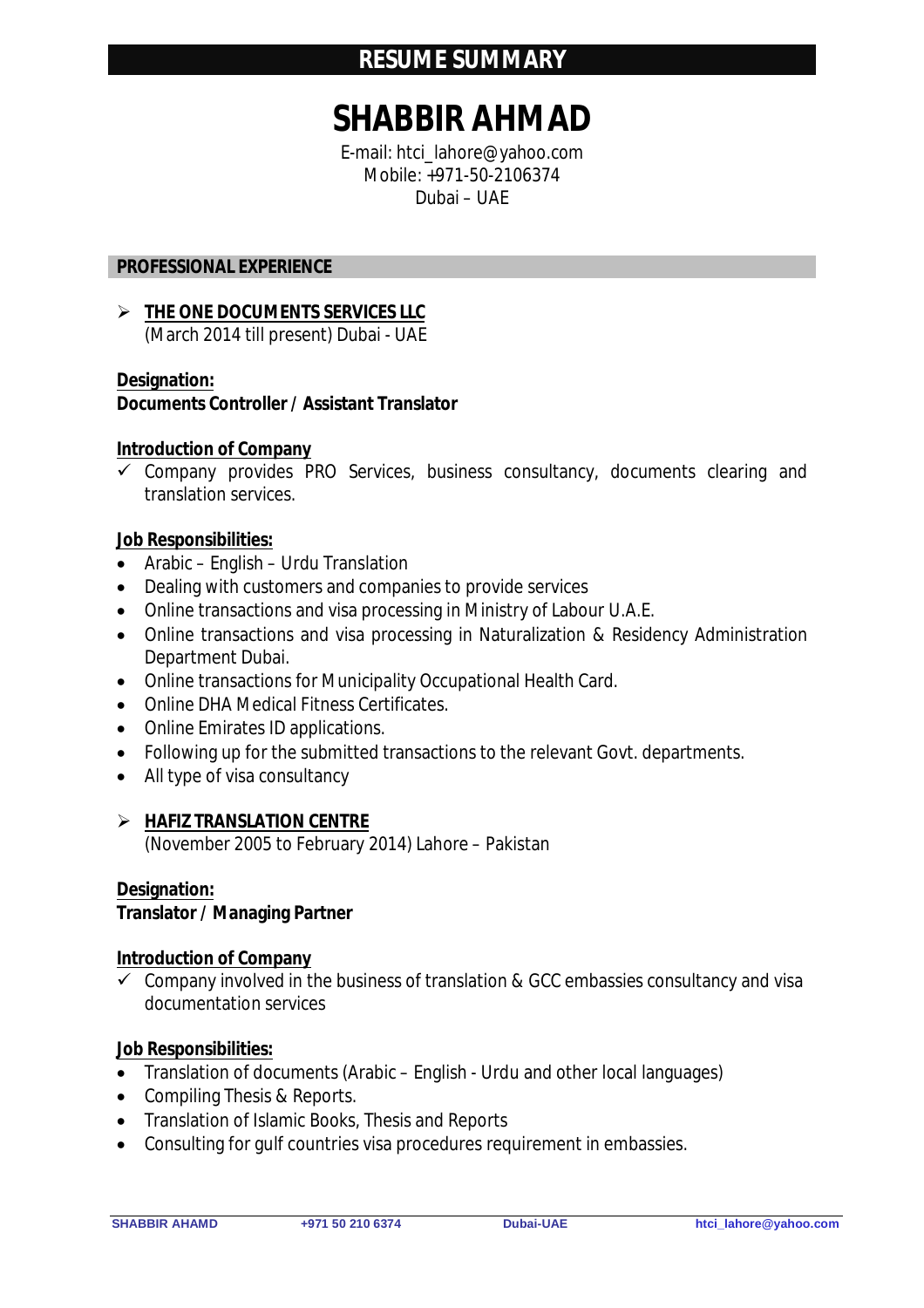# **ASHRAFIA ISLAMIC UNIVERSITY – Lahore (Pakistan)**  (November 2005 to 2007) (in Different Branches)

#### **Designation: Lecturer / Instructor / Controller of Examination**

# **Job Responsibilities:**

- Teaching of Arabic Grammar and Translation Skills
- Teaching of Islamic Jurisprudence
- **Examination Control**

# **ACADEMIC QUALIFICATION**

- **Shahadt-ul-Aalamiya (M.A)** Ashrafia Islamic University, Lahore – Pakistan (2004)
- **Shahadt-ul-Aaliya (B.A)** Ashrafia Islamic University, Lahore – Pakistan (2002)
- **Shahadt-us-Sanviya Al-Khassa (F.A)** Ashrafia Islamic University, Lahore – Pakistan (2000)
- **Shahadt-us-Sanviya Al-Aamma (Matric)** Ashrafia Islamic University, Lahore – Pakistan (1998)
- **Tahfeez-ul-Quran** Wifaq-ul-Madaris, Pakistan (1996)
- **Diploma in Computer Applications** Diploma in computer Applications (MS Office, Hardware troubleshooting, Software Installation, Lahore - Pakistan

# **IMPORTANT SKILLS**

- o Translation of Islamic Books from Arabic into Urdu
- o Translation of Articles and reports from Arabic into Urdu
- o Translation of Documents (Arabic-English-Urdu)
- o Compilation of Books, Articles, Reports and Thesis

# **TRANSLATION AND CLASSIFICATION**

- Translation of "Wiqaya-tu-Insan Minal Jinn wa Shaitan" into Urdu (Published & available in market)
- Translation of "La Tahzan" into Urdu (Published & available in market)
- Author of "Teen Bikhry Moti" (Published & available in market)